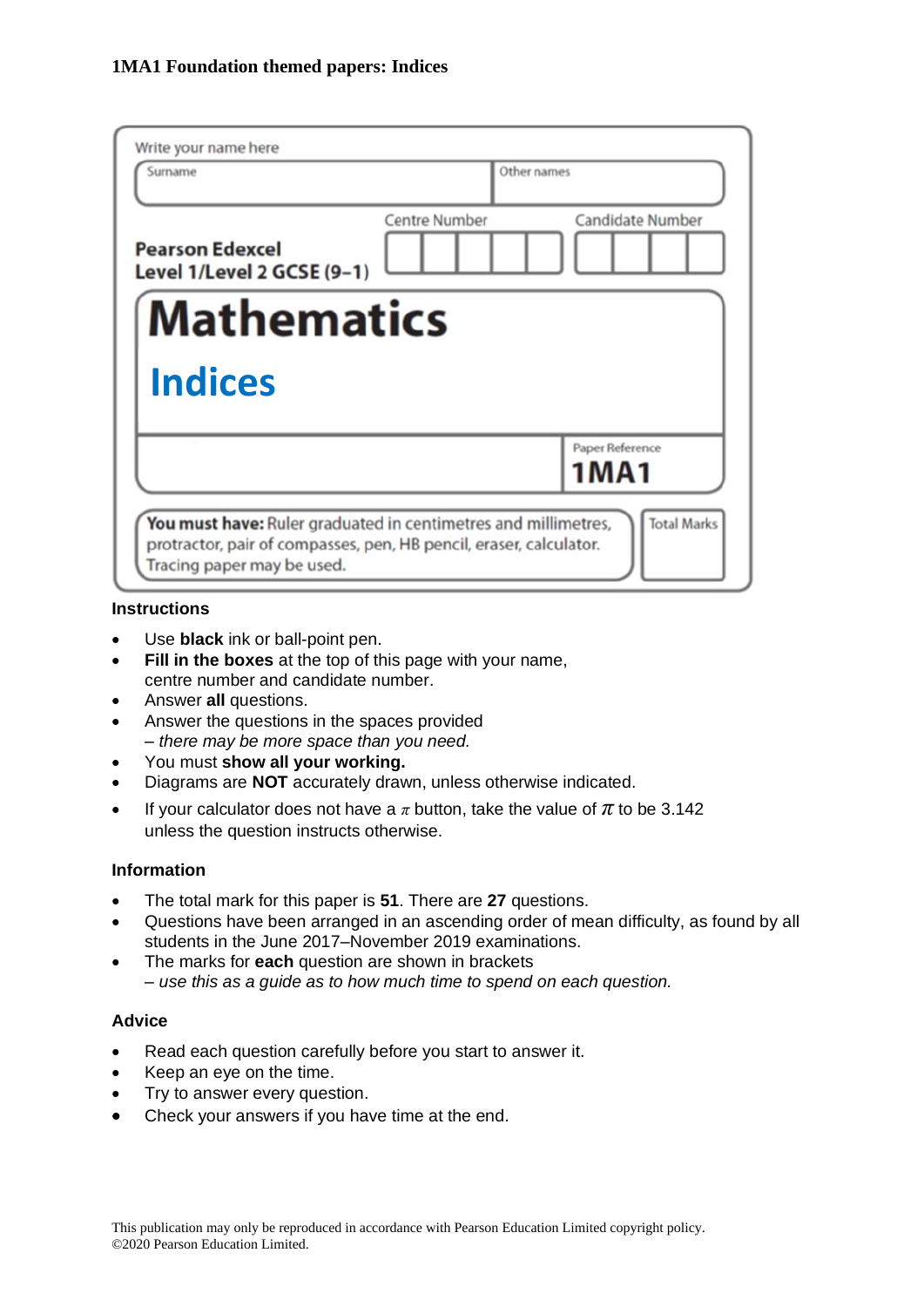### **1** Find the value of  $6^5$

|                         |                                         | (Total for Question 1 is 1 mark) |
|-------------------------|-----------------------------------------|----------------------------------|
| $\boldsymbol{2}$        | $2^3$<br>Work out                       |                                  |
|                         |                                         | (Total for Question 2 is 1 mark) |
| 3                       | 2 <sup>4</sup><br>Work out the value of |                                  |
|                         |                                         | (Total for Question 3 is 1 mark) |
| $\overline{\mathbf{4}}$ | 3 <sup>5</sup><br>Work out the value of |                                  |
|                         |                                         |                                  |
| 5                       | Find the value of $54$                  | (Total for Question 4 is 1 mark) |
|                         |                                         |                                  |
|                         |                                         | (Total for Question 5 is 1 mark) |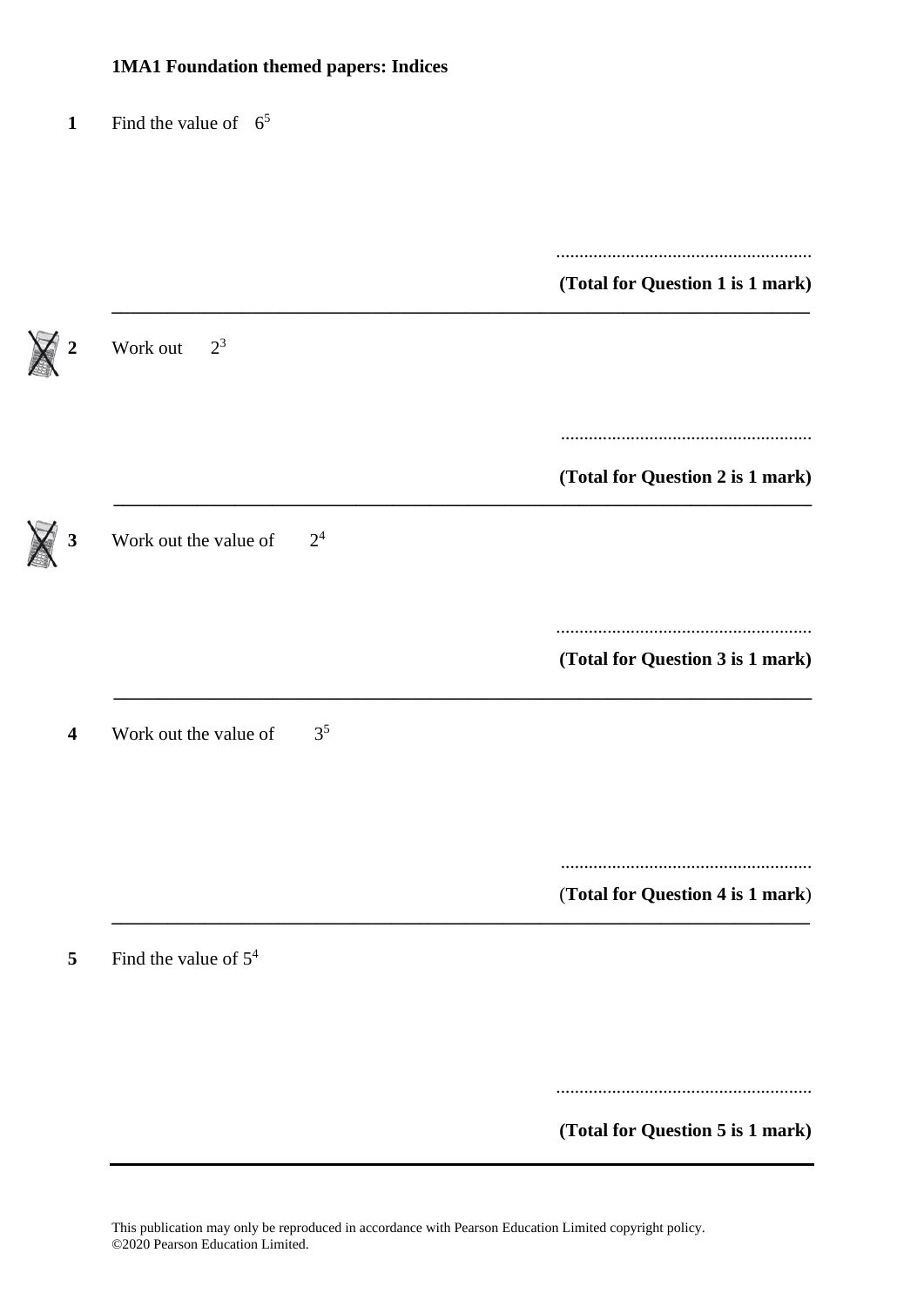Simplify  $3 \times 4t$ ....................................................... (**Total for Question 6 is 1 mark**) **7** (*a*) Simplify  $3f \times 5g$ ...................................................... **(1)** (*b*) Simplify  $t \times t$ ...................................................... **(1) (Total for Question 7 is 2 marks) \_\_\_\_\_\_\_\_\_\_\_\_\_\_\_\_\_\_\_\_\_\_\_\_\_\_\_\_\_\_\_\_\_\_\_\_\_\_\_\_\_\_\_\_\_\_\_\_\_\_\_\_\_\_\_\_\_\_\_\_\_\_\_\_\_\_\_\_\_\_\_\_\_\_\_ 8** Simplify  $d^2 \times d^3$ ....................................................... **(Total for Question 8 is 1 mark) \_\_\_\_\_\_\_\_\_\_\_\_\_\_\_\_\_\_\_\_\_\_\_\_\_\_\_\_\_\_\_\_\_\_\_\_\_\_\_\_\_\_\_\_\_\_\_\_\_\_\_\_\_\_\_\_\_\_\_\_\_\_\_\_\_\_\_\_\_\_\_\_\_\_\_ 9** (*a*) Simplify  $a \times b \times 7$ ....................................................... **(1)** (*b*) Simplify  $y \times y \times y$ ....................................................... **(1)** (*c*) Simplify fully *<sup>e</sup>* ´ *<sup>e</sup>* ´ *<sup>e</sup>* ´ *f <sup>e</sup>* ´ *<sup>e</sup>* ´ *f* ´ *f* ....................................................... **(2) (Total for Question 9 is 4 marks) \_\_\_\_\_\_\_\_\_\_\_\_\_\_\_\_\_\_\_\_\_\_\_\_\_\_\_\_\_\_\_\_\_\_\_\_\_\_\_\_\_\_\_\_\_\_\_\_\_\_\_\_\_\_\_\_\_\_\_\_\_\_\_\_\_\_\_\_\_\_\_\_\_\_\_**

This publication may only be reproduced in accordance with Pearson Education Limited copyright policy. ©2020 Pearson Education Limited.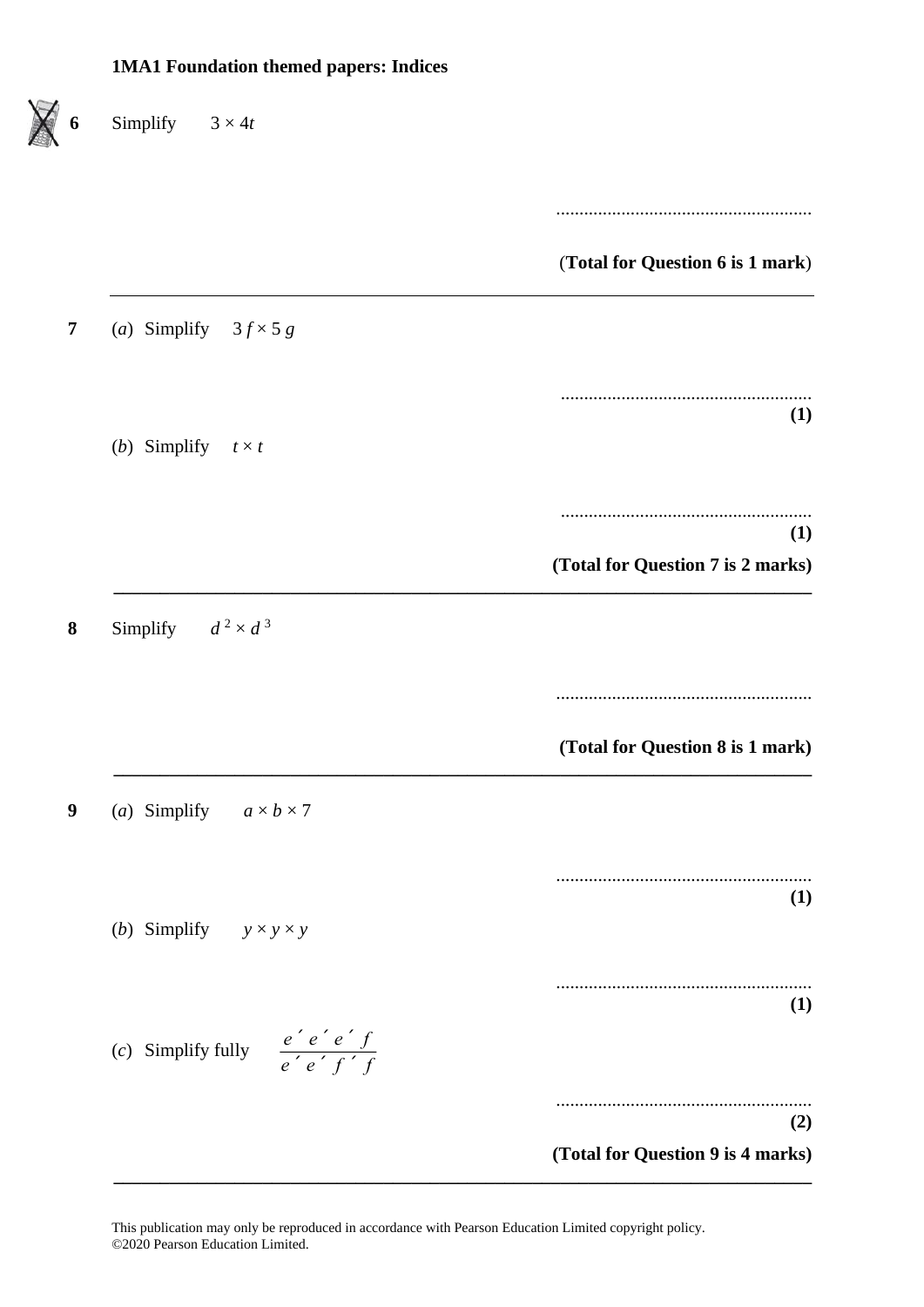| 10 | (a) Simplify $5f-f+2f$   |                                                      |                                           |
|----|--------------------------|------------------------------------------------------|-------------------------------------------|
|    |                          |                                                      | .                                         |
|    |                          | ( <i>b</i> ) Simplify $2 \times m \times n \times 8$ | (1)                                       |
|    |                          |                                                      | (1)                                       |
|    | (c) Simplify $t^2 + t^2$ |                                                      | .                                         |
|    |                          |                                                      | (1)<br>(Total for Question 10 is 3 marks) |
| 11 | (a) Simplify $y^3 + y^3$ |                                                      |                                           |
|    |                          |                                                      |                                           |
|    | (b) Factorise $m^2 + m$  |                                                      | (1)                                       |
|    |                          |                                                      |                                           |
|    |                          |                                                      | (1)<br>(Total for Question 11 is 4 marks) |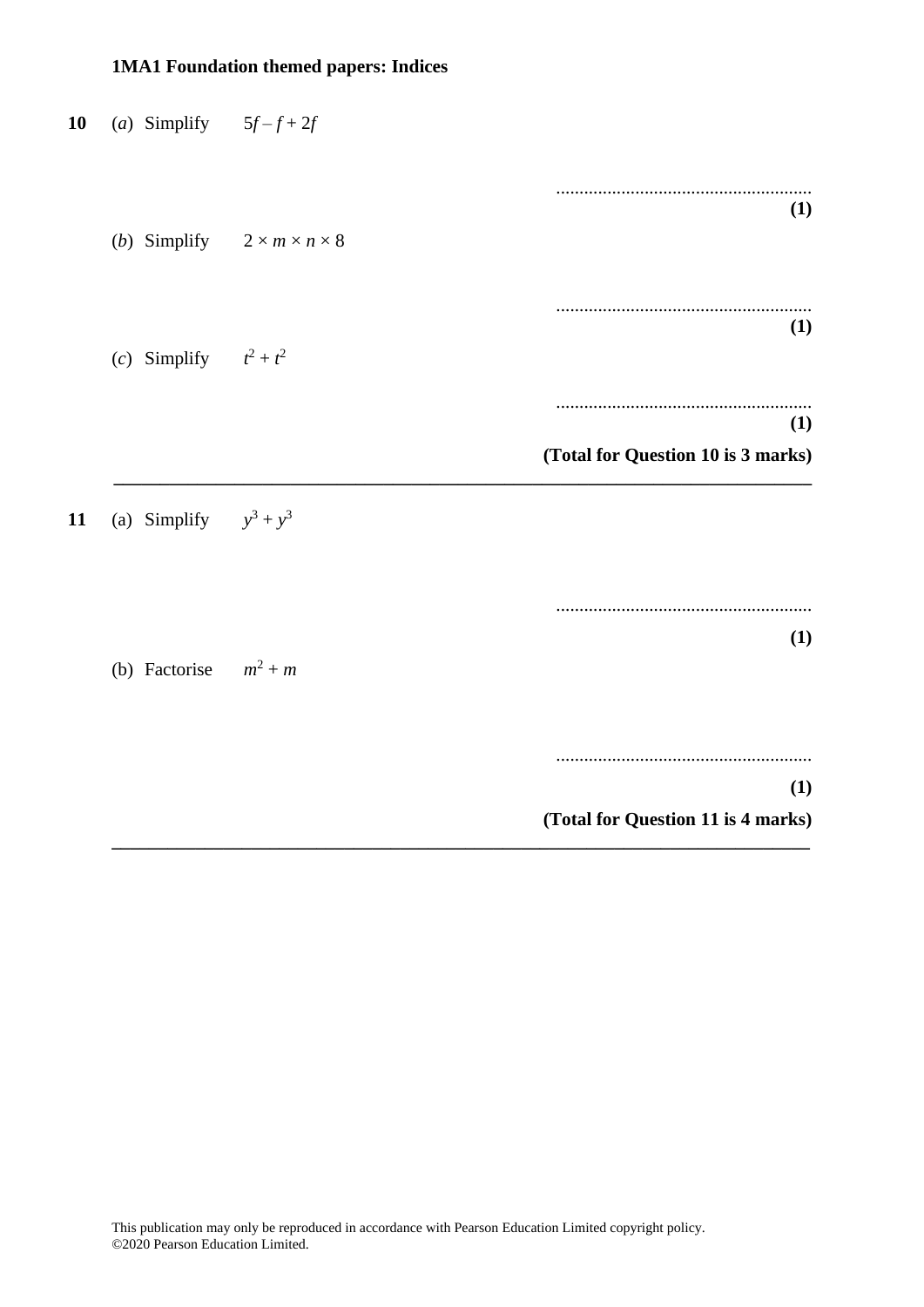**12** The same number is missing from each box.

$$
\boxed{\phantom{1}}
$$
 x 
$$
\boxed{\phantom{1}}
$$
 x 
$$
\boxed{\phantom{1}}
$$
 = 343

(*a*) Find the missing number.

....................................................... **(1)**

.......................................................

(*b*) Work out  $4^4$ .

**(1) (Total for Question 12 is 2 marks)** ....................................................... **(1)**

(*b*) Work out the value of 5<sup>3</sup>

....................................................... **(1)** (**Total for Question 13 is 2 marks**)

**\_\_\_\_\_\_\_\_\_\_\_\_\_\_\_\_\_\_\_\_\_\_\_\_\_\_\_\_\_\_\_\_\_\_\_\_\_\_\_\_\_\_\_\_\_\_\_\_\_\_\_\_\_\_\_\_\_\_\_\_\_\_\_\_\_\_\_\_\_\_\_\_\_\_\_**

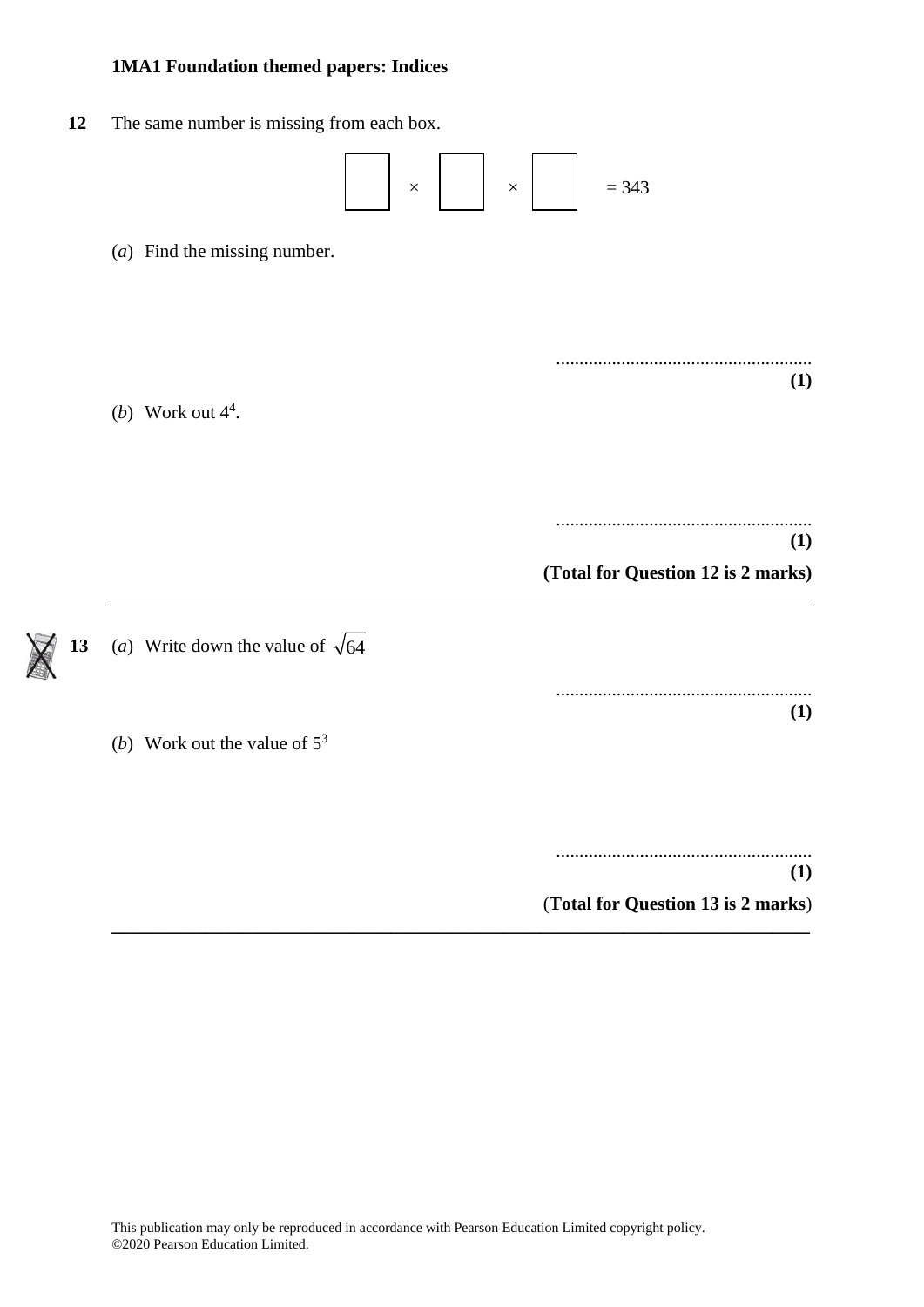# **14**  $p^3 \times p^x = p^9$

(*a*) Find the value of *x*.

*x* = ..................................................... **(1)**

 $(7^2)^y = 7^{10}$ 

(*b*) Find the value of *y*.

*y* = ..................................................... **(1)**

 $100^a \times 1000^b$  can be written in the form  $10^w$ 

(*c*) Show that  $w = 2a + 3b$ 

**(2) (Total for Question 14 is 4 marks)**

**15**  $p^2 \times p^n = p^6$ 

Find the value of *n*.

.......................................................

**(Total for Question 15 is 1 mark)**

**\_\_\_\_\_\_\_\_\_\_\_\_\_\_\_\_\_\_\_\_\_\_\_\_\_\_\_\_\_\_\_\_\_\_\_\_\_\_\_\_\_\_\_\_\_\_\_\_\_\_\_\_\_\_\_\_\_\_\_\_\_\_\_\_\_\_\_\_\_\_\_\_\_\_\_**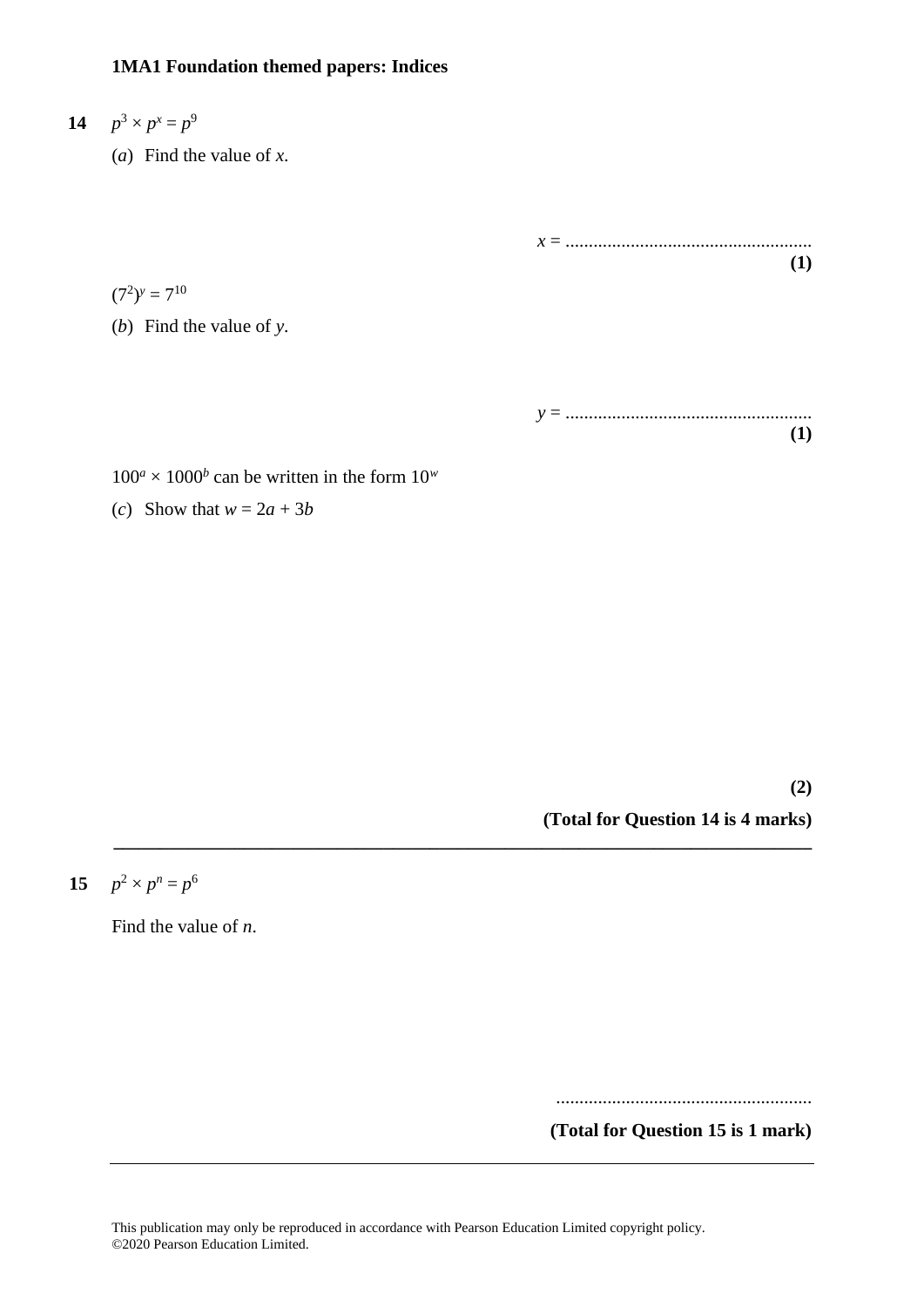

This publication may only be reproduced in accordance with Pearson Education Limited copyright policy. ©2020 Pearson Education Limited.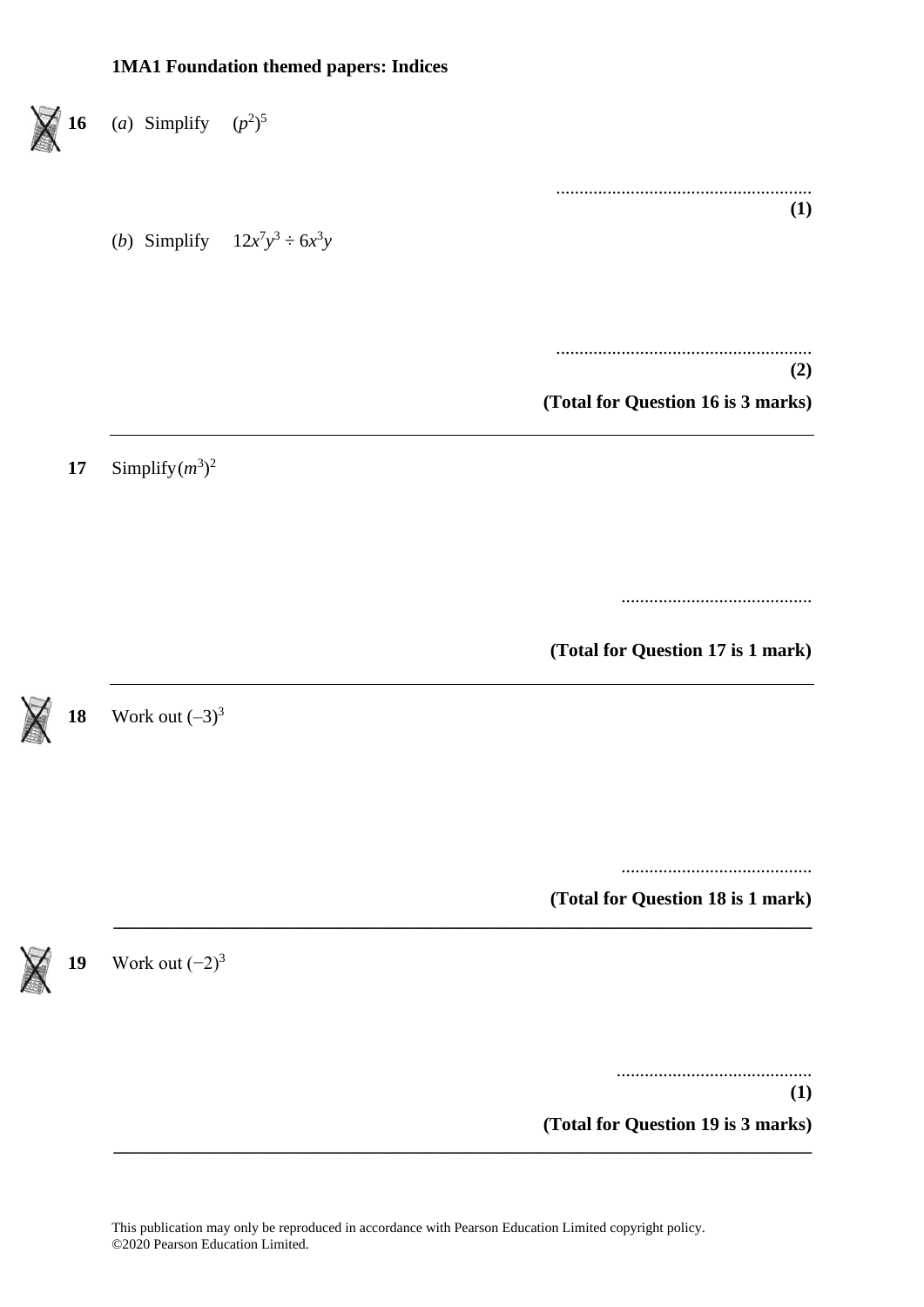

**(Total for Question 23 is 2 marks)**

**\_\_\_\_\_\_\_\_\_\_\_\_\_\_\_\_\_\_\_\_\_\_\_\_\_\_\_\_\_\_\_\_\_\_\_\_\_\_\_\_\_\_\_\_\_\_\_\_\_\_\_\_\_\_\_\_\_\_\_\_\_\_\_\_\_\_\_\_\_\_\_\_\_\_\_**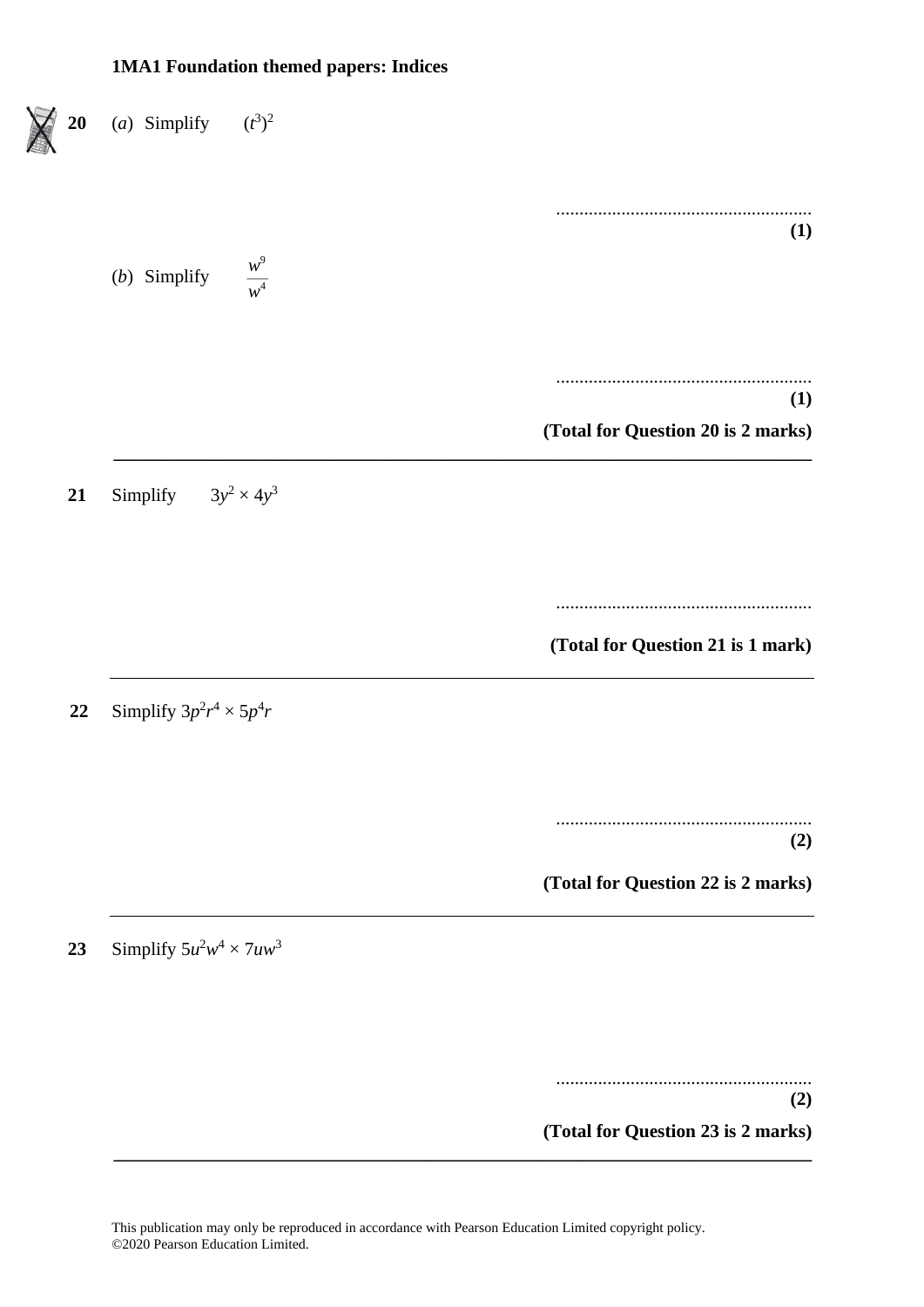